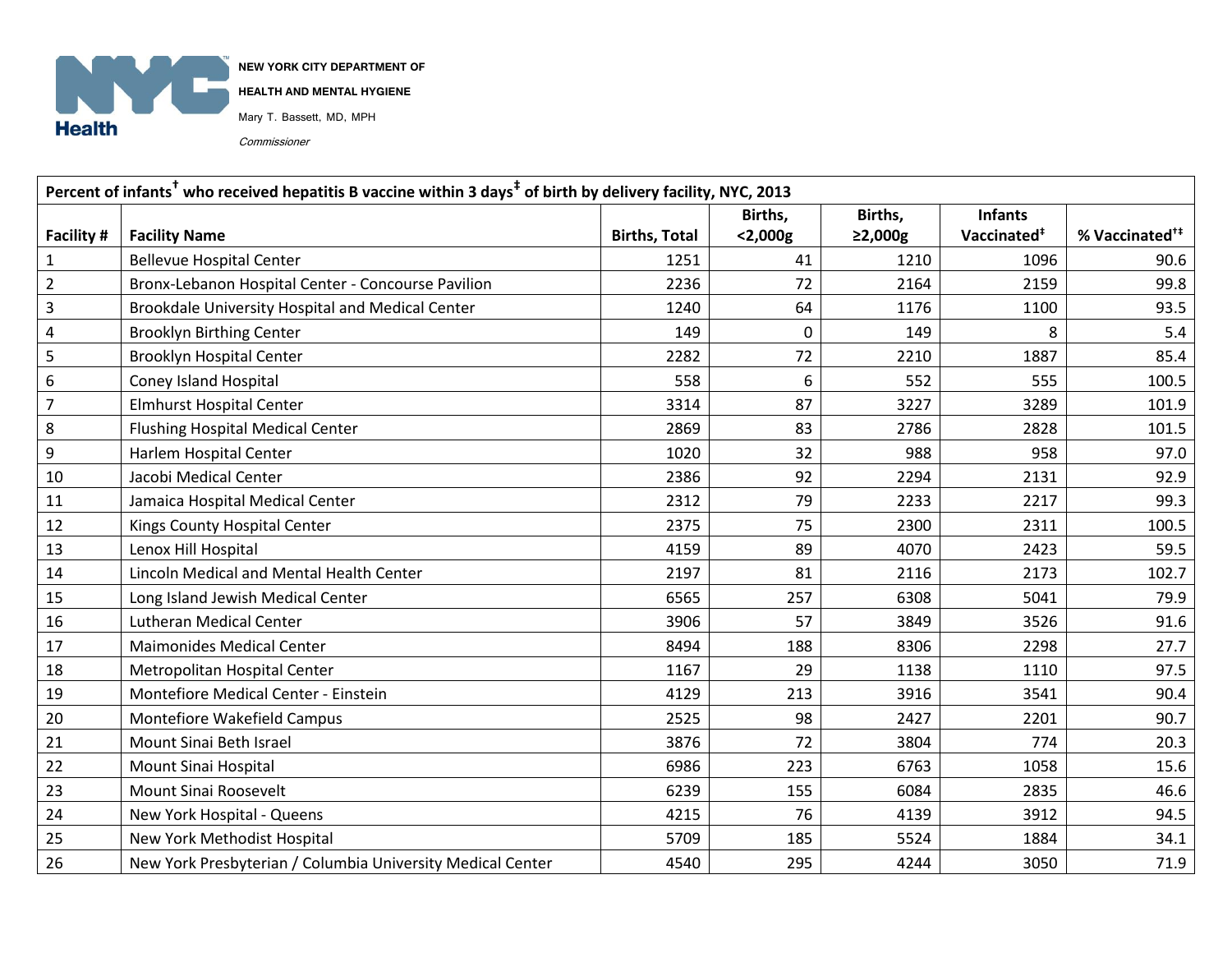

**NEW YORK CITY DEPARTMENT OF** 

**HEALTH AND MENTAL HYGIENE**

Mary T. Bassett, MD, MPH

Commissioner

| Percent of infants <sup>†</sup> who received hepatitis B vaccine within 3 days <sup>‡</sup> of birth by delivery facility, NYC, 2013 |                                                                 |                      |            |               |                         |                            |  |  |  |
|--------------------------------------------------------------------------------------------------------------------------------------|-----------------------------------------------------------------|----------------------|------------|---------------|-------------------------|----------------------------|--|--|--|
|                                                                                                                                      |                                                                 |                      | Births,    | Births,       | <b>Infants</b>          |                            |  |  |  |
| Facility #                                                                                                                           | <b>Facility Name</b>                                            | <b>Births, Total</b> | $<$ 2,000g | $\geq$ 2,000g | Vaccinated <sup>#</sup> | % Vaccinated <sup>†‡</sup> |  |  |  |
| 27                                                                                                                                   | New York Presbyterian / Lower Manhattan Hospital                | 2340                 | 41         | 2299          | 2030                    | 88.3                       |  |  |  |
| 28                                                                                                                                   | New York Presbyterian / The Allen Hospital                      | 2044                 | 11         | 2033          | 1617                    | 79.5                       |  |  |  |
| 29                                                                                                                                   | New York Presbyterian / Weill Cornell Medical Center            | 5782                 | 184        | 5598          | 3313                    | 59.2                       |  |  |  |
| 30                                                                                                                                   | North Central Bronx Hospital                                    | 863                  | 17         | 846           | 750                     | 88.7                       |  |  |  |
| 31                                                                                                                                   | North Shore University Hospital at Forest Hills                 | 2101                 | 22         | 2079          | 1943                    | 93.5                       |  |  |  |
| 32                                                                                                                                   | NYU Langone Medical Center                                      | 4768                 | 94         | 4674          | 1445                    | 30.9                       |  |  |  |
| 33                                                                                                                                   | Queens Hospital Center                                          | 1737                 | 70         | 1667          | 1662                    | 99.7                       |  |  |  |
| 34                                                                                                                                   | <b>Richmond University Medical Center</b>                       | 2863                 | 62         | 2801          | 941                     | 33.6                       |  |  |  |
| 35                                                                                                                                   | St. Barnabas Hospital                                           | 1193                 | 51         | 1142          | 1170                    | 102.5                      |  |  |  |
| 36                                                                                                                                   | St. John's Episcopal Hospital                                   | 702                  | 20         | 682           | 645                     | 94.6                       |  |  |  |
| 37                                                                                                                                   | Staten Island University Hospital (North)                       | 2990                 | 73         | 2917          | 1643                    | 56.3                       |  |  |  |
| 38                                                                                                                                   | University Hospital of Brooklyn - SUNY Downstate Medical Center | 1571                 | 130        | 1441          | 1186                    | 82.3                       |  |  |  |
| 39                                                                                                                                   | Woodhull Medical and Mental Health Center                       | 2005                 | 60         | 1945          | 1909                    | 98.1                       |  |  |  |
| 40                                                                                                                                   | <b>Wyckoff Heights Medical Center</b>                           | 1337                 | 27         | 1310          | 1222                    | 93.3                       |  |  |  |
| Total                                                                                                                                | Total                                                           | 118995               | 3583       | 115411        | 77841                   | 67.4                       |  |  |  |

† Numerator includes infants who received hepatitis B vaccination regardless of birth weight; Denominator includes infants with birth weight >2,000 grams born in a NYC delivery facility (Source: NYC DOHMH Office of Vital Statistics)

‡ Includes hepatitis B vaccination given on days 0 (birth), day 1, day 2 and day 3 to infants regardless of birth weight (Source: NYC Citywide Immunization Registry)